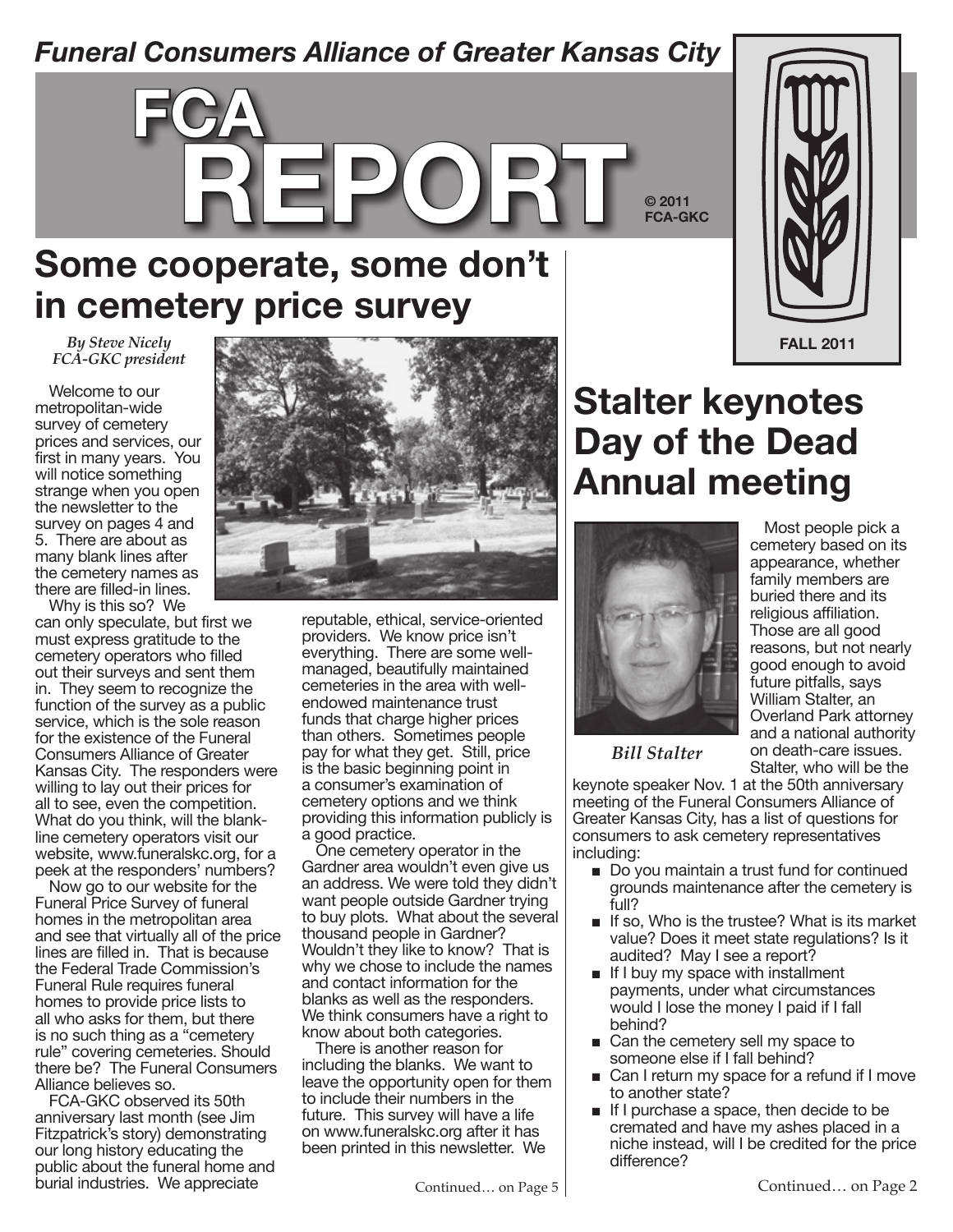

*Silent auction item at annual meeting*

#### **Cemetery focus on Day of the Dead**

continued from Page 1

Honest, consumer-friendly cemetery operators should have no problem answering such questions, said Stalter, who was quoted last year in a Consumers Digest investigative report on cemetery scams. For instance, he said in the report, "It should be a red flag if the operator can't explain what state requirements are."

Stalter will address those and other issues at FCA-GKC's November 1 meeting from 3 to 4:30 p.m. at the Belvoir Winery, 1325 Odd Fellows Road, Liberty. Another major topic at the meeting will be FCA-GKC's survey of Kansas City area cemeteries printed in this newsletter. November 1st in many traditions is recognized as the Day of the Dead. A silent auction will feature several Day of the Dead items. Certificates of attendance for one clock hour will be given to all social workers.

#### *Directions to Belvoir Winery:*

The winery is located in Liberty, MO's Odd Fellows Historic District next to Missouri 291 highway. From downtown Kansas City, take I-35 to the Liberty exit at Missouri 152. Turn east on 152 one mile to 291, then turn right (south) on 291 a few miles to Claywoods Drive. Turn left (east) on Claywoods Drive, then an immediate right on Odd Fellows Drive at the T into the winery.

Belvoir Winery is the long-held dream of Dr. John L. Bean and his wife, Marsha, to turn the Odd Fellows Historic District into a unique event location. The name Belvoir is French for Beautiful view. The winery's first vines were planted 15 years ago. The FCA-GKC meeting will be held in the southernmost and oldest building on the property. Yes, wine will be available and tours of the building will be conducted after the meeting.

⌘⌘⌘

# **He watches our pennies and spends our dollars**

*By Jim Fitzpatrick FCA-GKC treasurer*

The "high finance division" of the Funeral Consumers Alliance of Greater Kansas City brings you good news:

In the wake of our spring/summer newsletter, we received 41 contributions for a total of \$1,428.50.

As treasurer of the organization, I was very pleased with that result, and, speaking for the seven-member board of directors, we sincerely thank you. In the last newsletter (available on our website – www.funeralskc.org), I laid out where we stood and our hopes for improving and solidifying our financial situation.

Your response provided a big push.

That said, however, we have no reserves and just \$1,252.63 in our checking account (Country Club Bank) at this writing. As I reported in the last newsletter, it costs \$1,000 to \$1,200 for printing and mailing of each newsletter, so the cost of the newsletter you are reading will again take us down to near zero balance.

As you can see, this edition of the newsletter is very special: We are including in it the results of a cemetery survey – the first such survey we have done since 1997. I hope you will conclude that, by doing this survey, we are always trying to expand our horizons and improve our services to you, the consumers. The survey took a lot of time and patient work, but today you see the results.

So, once again we ask you to please consider additional contributions to help us continue to provide what we trust you regard as a valuable service to the public. As you know, we have no paid staff, and none of us board members receives pay of any kind, except for reimbursement of organization-related expenses, such as purchases of supplies and stamps.

You can contribute either by credit card on our website (www.funeralskc. org) or by putting a check in the selfaddressed envelope that is included in this newsletter.

You might notice that we have a new address, again. Earlier this year, after we stopped having our board meetings at Unitarian Universalist Church in Kansas City, which we also had used as our address for years, we changed the mailing address to my house. That is not the ideal situation, however, and now we have a post office box in the Brookside area, not far from my house. The address is P.O. Box 7021 Kansas City, MO 64113.

But back to finances…In recent months we have had several significant one-time expenses, including payment of almost \$500 to an accountant who helped us

with renewal of our 501(c)(3) status and \$100 for the IRS renewal fee.

We also paid \$193 to the national Funeral **Consumers** Alliance. That amount represented 15 percent of the second-quarter



*Jim Fitzpatrick*

contributions that we received. That is our agreement with the national organization, based in South Burlington, VT: We give them 15 percent of our contributions to help them advance the Funeral Consumers Alliance goals nationwide.

As I said in the last newsletter, we are starting, in this edition, to list the names and cities of residence of our contributors, unless they request that their names not be listed.

**So, here is the list of most of our contributors in recent months:**

**Joel McGill, Wichita; James and Janice Grebe, Shawnee Mission; Donald Puett, Overland Park; Philip And Betty Calabrese, Overland Park; Sandra Myers, Kansas City; Tom Woodbury, Kansas City; William Reitinger, Overland Park; Paul M. Galatas, Kansas City; Jess and Lois Rowland, Kansas City; Virginia Kenney, Lenexa; Jan Holdeman, Independence; Joyce Bradley, Kearney; Don Baken, Liberty; Don Robertson, Kansas City; Dixie and John Baum, Lenexa; Ruth K. Gieschen, Lee's Summit; Ivan Waite, Raymore; Mary and Henry Droll, Kansas City; Geral and Dorothy Culp, Blue Springs; Kermit Karns, Imperial, NE.**

**Forrest Bartlett, Independence; John H. Griffith, Gladstone; William and Esther Boothe, Independence; Doris Yonker, Kansas City; Judy Reynoso, Washington, MO; Lenore Carroll, Kansas City; Virginia L. Powers, Shawnee Mission; William Mauer, Independence; Cremation Center of Kansas City, Shawnee Mission; Sherman Cox, Blue Springs; Jack and Barbara Chafee, Oak Grove; Mark Pikell, Merriam (in memory of Robert Pikell); Peter Lott, Kansas City; The O'Laughlin Group, Kansas City; Jane Wilkes, Kansas City; Ray and Kay Howa, Mission; and Jan Cohen, Kansas City.**

Thanks to all of you!

If you have any questions, feel free to contact me – jim.fitzpatrick06@gmail.com or (816) 361-1303.

⌘⌘⌘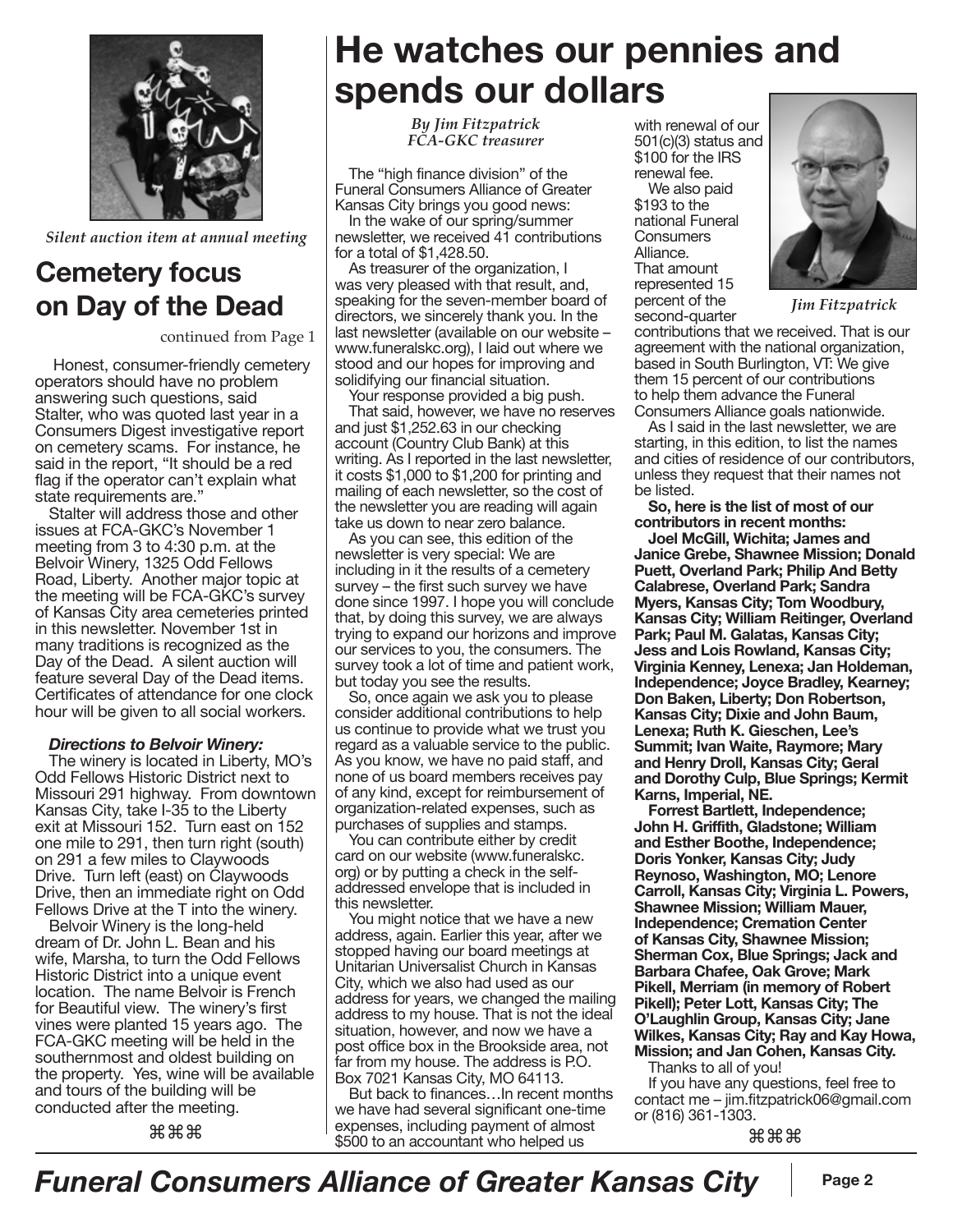# **Research yields a surprising discovery**

*By Jim Fitzpatrick FCA-GKC treasurer*

We darn near missed our 50th anniversary.

In fact, until a few months ago, none of the eight members of the FCA-GKC board of directors knew how old the organization was. We knew it had been around at least a few decades, but we didn't know when our organization was founded.

Then, as I was taking the necessary steps to renew our non-profit status with the IRS, I began scouring the Secretary of State's electronic records on FCA-GKC.

And way back -- way down the list of various state filings over the years -- I found Articles of Incorporation, which we had lost track of. It was then that I began learning about the history of the Funeral Consumers Alliance of Greater Kansas City.

The articles were filed on Aug. 31, 1961, and the name of the organization was Greater Kansas City Memorial Society. Reflecting the urban nature of Kansas City at the time, seven of the eight members of the first board of directors were Kansas City, MO, residents. (Now, four of our eight board members live in suburban cities.)

The three incorporating members were Dr. Harold Buschman, Dr. John McLeod and Lowell L. Smithson. The other board members were Ray Watson, Donna Adcock, Frank Baxter, Raymond Bragg, Fred Havens and Thorpe Menn.

I'm sure many of your readers recognize some of those names. The only names that I recognize are Fred Havens, president of Havens Steel, and Thorpe Menn, who was bookreview editor of *The Kansas City Star* for many years. (I was a reporter and editor at The Star for 37 years before retiring in 2006. When I started, in 1969, Thorpe Menn was still working at the paper.)

Article II or the Articles of Incorporation spelled out the organization's purposes. Those purposes included…

■ To promote and foster by education, publication and all



other lawful means, dignity, simplicity and economy in funeral arrangements and in the disposition of the remains of deceased humans.

- To conduct, arrange, assist in conducting, or assist in arranging simple and dignified religious services upon the death of members or others.
- To make contracts, solicit contributions and borrow money to accomplish any or all of the purposes.

Over the decades, the organization's purposes have remained essentially the same. Our mission statement, which can be found on the home page of our website, www.funeralskc.org, is:

"To educate and support individuals and families in making informed decisions about death-related services, consistent with their values and lifestyles."

A section called "Our Values," also on our website, says that we believe:

- Individuals/families have the right to make informed choices concerning funeral/memorial options.
- High ethical standards in the funeral industry are a consumer right.
- Consumers can make appropriate decisions without severe financial consequences when they make choices free from vested interests.
- Price/cost of a funeral/memorial is not a measure of love or respect for the deceased.
- Individuals/families can make better plans when all parties are involved before necessity arises. Perhaps the most prominent figure

in the history of our organization was the Rev. Stuart Whitney. Whitney, a founder of the reStart homeless

shelter in the early 1980s, was FCA president for many years, until he died in 2006.

In the winter 2006 edition of our newsletter, several people wrote tributes about Whitney, a warm and soft-hearted man.

Brad Stratton of Overland Park wrote: "Stuart's legacy of compassion and understanding will live on through the many lives that he touched while on earth. Those of us that had the privilege of knowing him have been both touched and blessed by the experience of his friendship.'

Succeeding Whitney as president was Bev McGill, who has been on the board for 16 years. McGill, who stepped down as president last year, recruited several current board members, including Steve Nicely, who succeeded her as president. Nicely also is a retired Kansas City Star reporter.

Besides McGill, Nicely and I, the other board members are Sally King, vice president; Linda Johnson, secretary; Sue Fine, Nancy Petersen and Pam Thomas.

We board members are proud to serve the Funeral Consumers Alliance in trying to help educate people about their rights in regard to funerals and other end-of-life decisions. We hope we and our successors can continue to offer people sound advice and guidance for another 50 years… at least.

⌘⌘⌘

#### **FCA-GKC Board of Directors**

**Steve Nicely,** *president* **Sally King, MSW,** *vice president* **Linda Johnson, MSW,** *secretary* **Jim Fitzpatrick,** *treasurer* **Sue Fine, MS Bev McGill Nancy C. Petersen, MSW Pam Thomas, Ph.D**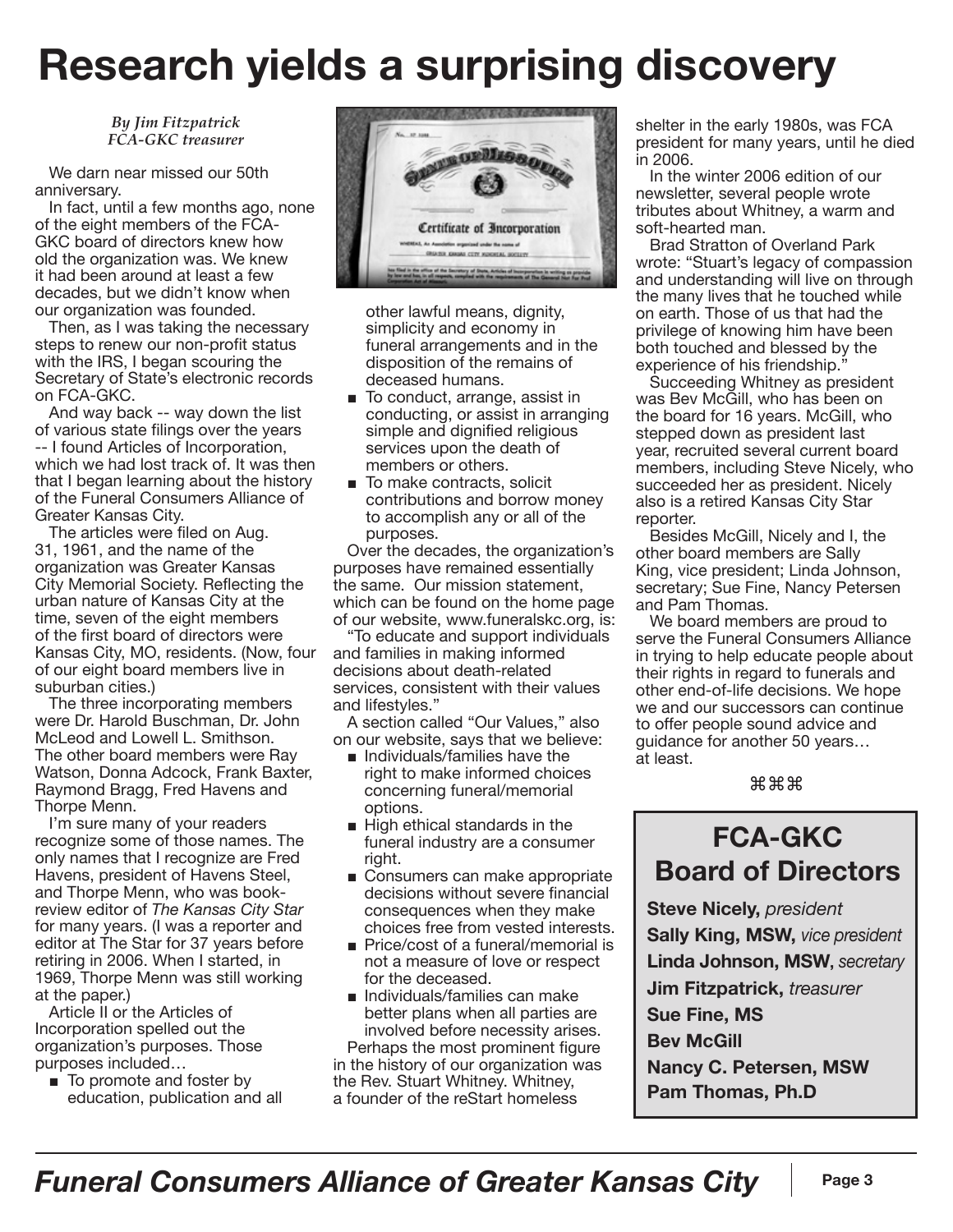| © 2011                | FCA-GKC                                                    |                                        |                                |                                        | (Check www.funeralskc.org for recent changes)<br><b>Funeral Consumer</b>                                 |                                           |                                       | rs Alliance of Greater Kansas City  |                                                       |                                  |                                    |                                    |                                         |                      |                                            |                                       |                                          |                                     | Page <sup></sup>                                | 4                              |
|-----------------------|------------------------------------------------------------|----------------------------------------|--------------------------------|----------------------------------------|----------------------------------------------------------------------------------------------------------|-------------------------------------------|---------------------------------------|-------------------------------------|-------------------------------------------------------|----------------------------------|------------------------------------|------------------------------------|-----------------------------------------|----------------------|--------------------------------------------|---------------------------------------|------------------------------------------|-------------------------------------|-------------------------------------------------|--------------------------------|
|                       | Greater                                                    | Sepley                                 |                                | City                                   | Cem                                                                                                      |                                           | <b>Alera</b>                          |                                     | Survey                                                |                                  |                                    |                                    |                                         |                      |                                            |                                       |                                          |                                     | 9/30/2011                                       |                                |
|                       | Survey collected in Aug/Sep 2011                           | ⋖                                      | m                              | ပ                                      | ≏                                                                                                        | ш                                         |                                       | O                                   | <b>I</b>                                              |                                  | ∍                                  | ×                                  |                                         | Σ                    | z                                          | o                                     | Δ.                                       | $\sigma$                            | $\pmb{\underline{\alpha}}$                      | w                              |
|                       | Cemetery                                                   | Ownership                              | ship Type<br>Cemet'y<br>Owner- | Price Range<br>Burial Plot<br>Standard | Price Range<br>Ashes<br><b>Burial</b>                                                                    | Price Range<br>Mausoleum<br><b>Burial</b> | Price Range<br>iam Space<br>Columbar- | Price Range<br>Lawn Crypt<br>Double | Opening +<br>Close Fee<br><b>Standard</b>             | Opening +<br>Close Fee<br>Ashes  | Opening +<br>Close Fee<br>Mausol'm | Opening +<br>Columb'm<br>Close Fee | Casket<br>Vaults<br>Req'd               | Vaults<br>Req'd<br>š | in Occupied<br><b>Bury Ashes</b><br>Grave? | <b>Care/Maint</b><br>Endowed<br>Fund? | Cemetery<br><b>Buyback</b><br>Plots?     | Resale of<br>Plots?<br><b>Allow</b> | & Percent<br>Acerage<br>Unsold                  |                                |
| Douglas               | County,                                                    |                                        |                                |                                        |                                                                                                          |                                           |                                       |                                     |                                                       |                                  |                                    |                                    |                                         |                      |                                            |                                       |                                          |                                     |                                                 |                                |
| $\blacksquare$        | Eudora Cemetery                                            |                                        |                                |                                        | No Response to the Survey                                                                                |                                           |                                       |                                     |                                                       |                                  |                                    |                                    |                                         |                      |                                            |                                       |                                          |                                     |                                                 | 1                              |
| Ν<br>ω                | Maple Grove<br>Memorial Park                               | City of Lawerence<br>City of Lawerence | Muni<br>Muni                   | 750<br>750<br>¢<br>s,                  | 750<br>750<br>s,<br>\$                                                                                   | \$1575-\$3575<br>\$1575-\$3575            | 1,200<br>1,200<br>s,<br>'n,           | n/a<br>n/a                          | Ś<br>'n<br>700<br>700<br>$\mathbf{v}$<br>$\mathbf{v}$ | $\mathbf{v}$<br>'n,<br>300<br>90 | w<br>$\mathbf{v}$<br>700<br>200    | $\frac{300}{300}$                  | $\hat{\mathsf{z}}$<br>$\hat{\mathsf z}$ | å<br>ş               | уgу<br>уeу                                 | $\frac{9}{2}$<br>٤                    | $\hat{\mathsf{z}}$<br>$\hat{\mathbf{z}}$ | Yes<br>Yes                          | 70 ac/ 20%<br>70 ac/ 20%                        | $\sim$<br>w                    |
| 4                     | <b>Dak Hill</b>                                            | City of Lawerence                      | Muni                           | 750 \$<br>\$                           |                                                                                                          | 750 \$1575-\$3575                         | 1,200<br>s,                           | n/a                                 | 2000<br>s,                                            | $300$ \$                         | ŝ<br>700                           | 500                                | å                                       | å                    | Yes                                        | ş                                     | ş                                        | Yes                                 | 70 ac/ 20%                                      | 4                              |
| ohnson                | County, KS<br>Antioch Pioneer Cemetery Antioch Pioneer Cem |                                        | Non-Profit                     | 1,500<br>w                             | n/a                                                                                                      | Ξ                                         | n/a                                   | n/a                                 | n/a                                                   | n/a                              | n/a                                | n/a                                | Yes                                     | $\tilde{\mathbf{z}}$ | Yes                                        | £                                     | yes                                      | Yes                                 | 1 ac/ 2%                                        | n,                             |
| G                     | Corinth Cemetery                                           |                                        |                                |                                        | <b>Declined to Participate</b>                                                                           |                                           |                                       |                                     |                                                       |                                  |                                    |                                    |                                         |                      |                                            |                                       |                                          |                                     |                                                 | G                              |
| ∞                     | Edgerton Cemetery<br>Gardner Cemetery                      |                                        |                                |                                        | No Response to the Survey<br><b>Declined to Participate</b>                                              |                                           |                                       |                                     |                                                       |                                  |                                    |                                    |                                         |                      |                                            |                                       |                                          |                                     |                                                 | $\infty$                       |
| o                     | Jo County Memorial Gardens                                 | Stewart Enterprise                     | For Profit                     |                                        | \$2625 & up                                                                                              | <b>06E'L</b>                              | \$2095-\$2920                         | 7,185<br>s,                         | 1,120                                                 | 710                              | 1,120                              | 550                                |                                         | Yes                  |                                            |                                       | n/a                                      |                                     |                                                 | e                              |
| ុ                     | Lenexa Cemetery                                            | Lenex Cemetery Asso                    | Non-Profit                     | $\frac{$26258 \text{ up}}{1,000}$      | 1,000<br>S                                                                                               |                                           | n/a                                   | n/a                                 | $\rm s$<br>$\mathbf{v}$                               | 250                              | n/a                                | n/a                                | Yes<br>Yes                              | $\epsilon$           | <b>SIS 1958</b>                            | <b>SER SER</b>                        | ٤                                        | Yes<br>Yes                          | %SI /ว <sup>е OI</sup><br>eu /วе 0E             | ¦a                             |
| ដ                     | Mount Calvary                                              | Catholic Cem - NEKS                    | <b>Religious</b>               | $\frac{1,200}{31095-51745}$<br>1,200   | n/a                                                                                                      | $\frac{e/u}{u/a}$                         | $\frac{n/a}{\$950-$1750}$             | $\mathbf{w}$<br>n/a                 | 950                                                   | 550<br>710                       | $\frac{a}{2}$                      | 튑                                  | Yes                                     | yes                  |                                            |                                       | 2 <sup>o</sup>                           | Yes<br>Yes                          | 10 ac/ 40%                                      | $\mathbf{1}$                   |
| 12                    | Oak Lawn Memorial Gardens                                  | Stewart Enterprise                     | For Profit                     |                                        | \$47\$-5601\$                                                                                            |                                           |                                       | 6,285<br>u,                         | $1,120$ \$                                            | 'n                               | 1,120                              | 550<br>ု့<br>w                     | $\mathbf{e}$                            | Yes                  |                                            |                                       |                                          |                                     | na/ 40%                                         | 12                             |
| $\mathbf{z}$<br>13    | <b>Olathe Memorial Cemetery</b><br>Pleasant Valley         | City of Shawnee<br>City of Olathe      | Muni<br>Muni                   | 900<br>1,000<br>'n<br>s,               | 515<br>125                                                                                               | n <sup>/a</sup><br>n <sup>a</sup>         | 1,000<br>$\frac{1}{2}$<br>s,          | w,<br>n/a<br>n/a                    | 'n<br>\$ 1006<br>865<br>₩                             | 125<br>515                       | n/a<br>n/a                         | n <sup>a</sup>                     | Yes<br>Yes                              | å<br>å               | ěs<br>es                                   | уgу<br>Yes                            | Yes<br>yes                               | Yes<br>Yes                          | %0S /be IZI<br>28 ac/ 25%                       | 2<br>$\frac{1}{4}$             |
| 45                    | Pleasant View Cemetery                                     |                                        |                                |                                        | No Response to the Survey                                                                                |                                           |                                       |                                     |                                                       |                                  |                                    |                                    |                                         |                      |                                            |                                       |                                          |                                     |                                                 | 15                             |
| 9                     | Resurrection                                               | Catholic Cem - NEKS                    | <b>Religious</b>               | \$1500-\$1750                          |                                                                                                          |                                           |                                       | $3,850$ $5$<br>$6,285$ $5$          | $\frac{3}{5}$ 086                                     | $\mathbf{w}$<br>550              | 725                                | $rac{550}{3550}$                   | yes<br>na                               | yes<br>Yes           | уes                                        | Yes<br>Yes                            | $\hat{\mathbf{z}}$                       | Yes                                 | %05/2eu<br>  %05/2e 5 <del>b</del>              | 16                             |
| F                     | Sh Mission Memorial Gardens<br>Shawnee Cemetery            | <b>Stewart Enterprise</b>              | For Profit                     | 1,195                                  |                                                                                                          |                                           |                                       |                                     |                                                       | 0TZ                              | 1,120                              |                                    |                                         |                      | es                                         |                                       | $\epsilon$                               | Yes                                 |                                                 | $\overline{1}$                 |
| ä<br>$\overline{a}$   |                                                            | City of Shawnee                        | Muni                           |                                        | No Response to the Survey<br>No Response to the Survey                                                   |                                           |                                       |                                     |                                                       |                                  |                                    |                                    |                                         |                      |                                            |                                       |                                          |                                     |                                                 | $\frac{8}{18}$<br>$\mathbf{a}$ |
| 20                    | Spring Hil                                                 | Catholic Cem - NEKS                    | <b>Religious</b>               | \$1350-\$1500                          | n/a                                                                                                      | n/a                                       |                                       | n/a                                 |                                                       |                                  | n/a                                | 위                                  |                                         | Yes                  | Yes                                        | ۶g                                    | ş                                        | Yes                                 |                                                 |                                |
| ដ                     | St. John Cemetery<br>St. Joseph Cemetery                   | Catholic Cem - NEKS                    | <b>Religious</b>               | \$1475-\$1650                          | n/a                                                                                                      | n <sup>a</sup>                            | $\frac{n/a}{32100 \cdot $2500}$       | $\frac{2}{3}$<br>n/a                | $rac{36}{5}$ 056                                      | 550<br>550                       | n/a                                | n/a                                | Yes<br>Yes                              | Yes                  | yes                                        | Yes                                   | å                                        | ves                                 | $\frac{10 \text{ ac/}50\%}{20 \text{ ac/}40\%}$ | $\frac{20}{21}$                |
|                       | eavenworth County, KS                                      |                                        |                                |                                        |                                                                                                          |                                           |                                       |                                     |                                                       |                                  |                                    |                                    |                                         |                      |                                            |                                       |                                          |                                     |                                                 |                                |
| 22<br>23              | Leavenworth National Cem<br>Fort Leavenworth Nat'l Cem     | US Govt VA<br>US Govt VA               | $rac{60t}{60t}$                |                                        | No cost to vetems and their dependents. See story.<br>No cost to vetems and their dependents. See story. |                                           |                                       |                                     |                                                       |                                  |                                    |                                    | <u>يو</u><br>Yes                        | 의<br>ş               | es<br>Nes                                  | Yes<br>Yes                            | $\frac{a}{b}$<br>n/a                     | 튑                                   | 튑<br>n <sup>a</sup>                             | $\frac{2}{2}$                  |
| 24                    | Maple Grove Cem                                            | Lot Owners Asso                        | Non-Profit                     |                                        | <b>No Response to the Survey</b>                                                                         |                                           |                                       |                                     |                                                       |                                  |                                    |                                    |                                         |                      |                                            |                                       |                                          |                                     |                                                 | 24                             |
| X,                    | Mount Muncie Cemetery                                      | Lot Owners Asso                        | Non-Profit                     | \$750-\$1050                           | 55475                                                                                                    | \$ 0006\$-0029\$                          | 1,425                                 | $\frac{1}{2}$<br>n/a                | <b>SZ6</b>                                            | $$ 1 $ $$ 1 $                    | 100                                | Ş,                                 | $\frac{1}{1}$                           | $\frac{1}{2}$        | ş                                          | Yes                                   | å                                        | g                                   | 190ac/75%                                       | 25                             |
| 26<br>2               | Sunset Memory Gardens<br>Tonganoxie-Hubbel Hill Cem        |                                        | Non-Profit                     |                                        | No Response to the Survey<br>Declined to Participate                                                     |                                           |                                       |                                     |                                                       |                                  |                                    |                                    |                                         |                      |                                            |                                       |                                          |                                     |                                                 | 26<br>$\overline{5}$           |
|                       |                                                            |                                        |                                |                                        |                                                                                                          |                                           |                                       |                                     |                                                       |                                  |                                    |                                    |                                         |                      |                                            |                                       |                                          |                                     |                                                 |                                |
| 28                    | <b>Bonner springs</b><br>Nyandotte County, KS              | City of Bonner Sprgs                   | Muni                           | \$520-\$1100                           | s,                                                                                                       | n <sup>a</sup>                            | n/a                                   | n/a                                 | 450 \$                                                | 150                              | n/a                                | n/a                                |                                         | å                    | уgу                                        | £                                     | уgу                                      | å                                   | 5 ac/ 40%                                       | 28                             |
| 29                    | Chapel Hill Memorial Gar                                   | SCI Inc.                               | For Profit                     |                                        | S661\$-055\$ S661\$-S66\$                                                                                | S669\$-S668\$                             | \$   \$575-575                        | $\frac{1}{4}$ 995 \$                | $$ 505^{\circ}$                                       | \$<br>325                        | s,<br>995                          | 325                                | Yes<br>Yes                              | Yes                  | Yes                                        | Yes                                   | $\mathsf{S}$                             | Yes                                 | %9£ /2e 09                                      | 29                             |
| SO<br>$\overline{31}$ | Edwardsville<br>Gate of Heaven                             | Catholic Cem - NEKS                    | <b>Religious</b>               | \$1400-\$1700                          | No Response to the Survey<br>n/a                                                                         | 13000<br>\$4100-\$                        | 2,400<br>U)                           | 3,850<br>¢                          | w                                                     | ω<br>550                         | 725                                |                                    |                                         | Yes                  |                                            |                                       |                                          |                                     | 50 ac/ 75%                                      | ន្ល<br>31                      |
| 52                    | Highland Park                                              | Declined                               | For Profit                     | 056\$-051\$                            | 450                                                                                                      | \$6900<br>\$4250.5                        | \$550-\$1500                          | 2,600                               | 950<br>875                                            | 05#\$-052\$                      | 875                                | $n/a$<br>\$250-\$450               |                                         | $\mathsf{S}$         |                                            |                                       | <b>P</b>                                 | es<br>Nes                           | 60 ac/ 35%                                      | 32                             |
|                       | Maple Hill Cemetery<br>Mem Park-Sunset Cemetery            | M & D Matney                           | For Profit<br>For Profit       | \$1550-\$1850<br>\$250-\$1000          | \$525-\$675<br>\$250-\$500                                                                               | 4,000<br>s,                               | 1,450<br>w.                           | 흽                                   | いいい                                                   | 525                              | ន                                  | $50^{\circ}$                       | yes<br>Yes                              | yes                  | <b>SIS 1958</b>                            | <b>PES</b><br>PES<br>PES              |                                          | Yes<br>Yes                          | 80 ac/ 40%<br>120ac/60%                         | 34                             |
|                       |                                                            | Memorial Pk Cem Inc                    |                                |                                        |                                                                                                          | n'a                                       | 500<br>w,                             | \$500-\$1000                        | $\frac{1025}{500}$                                    |                                  | n/a                                | 350<br>s                           | Yes                                     | ş                    |                                            |                                       | <b>e</b>                                 |                                     |                                                 |                                |
| 5<br>36               | White Christian Church                                     | Mount Calvary Catholic Cem - NEKS      | <b>Religious</b>               | \$1000-\$1400                          | Declined to Participate<br>\$700-\$1125                                                                  | 24000-\$12000                             | 1,650<br>\$                           | 3,850<br>U)                         | U)<br>'n                                              | s,<br>550                        | 725                                | ٥Ś                                 | Yes                                     | Yes                  | Yes                                        | yes                                   | ş                                        | Yes                                 | 40 ac/ 3%                                       | 55<br>36                       |
|                       | Cass County, MO                                            |                                        |                                |                                        |                                                                                                          |                                           |                                       |                                     |                                                       |                                  |                                    |                                    |                                         |                      |                                            |                                       |                                          |                                     |                                                 |                                |
|                       | <b>Belton Cemetery</b>                                     | Belton Cem. Asso.                      | Non-Profit                     |                                        | No Response to the Survey                                                                                |                                           |                                       |                                     |                                                       |                                  |                                    |                                    |                                         |                      |                                            |                                       |                                          |                                     |                                                 | 57                             |
|                       | Clay County, MO                                            |                                        |                                |                                        |                                                                                                          |                                           |                                       |                                     |                                                       |                                  |                                    |                                    |                                         |                      |                                            |                                       |                                          |                                     |                                                 |                                |
| 38                    | <b>Barry Cemetery</b><br>Mount Moriah Terrace Park         | Stewart Enterprise<br>SCI Inc.         | For Profit<br>For Profit       | 1,095<br>\$895-\$4995<br>s,            | 550<br>\$295-\$200<br>\$                                                                                 | \$3495-\$4331<br>م <sup>5</sup>           | \$990-\$1995<br>n/a                   | 5669\$-5675\$<br>n/a                | S<br>1,195<br>¢<br>$\cdot$                            | Ś<br>735<br>\$125-\$595          | 995<br>n/a                         | 325<br>n/a<br>S                    | Yes<br>yes                              | Yes<br>۵ğ            | Yes<br>ěs                                  | Yes<br>yes                            | å<br>$\frac{9}{2}$                       | Yes<br>Yes                          | 50 ac/80%<br>4 ac/ 25%                          | 38<br>39                       |
| ą<br>39               | Resurrection Cemetery                                      | Catholic Cems Asso                     | <b>Religious</b>               |                                        | No Response to the Survey                                                                                |                                           |                                       |                                     | 1,395                                                 |                                  |                                    |                                    |                                         |                      |                                            |                                       |                                          |                                     |                                                 | ą0                             |
| 41                    | White Chapel Cemetery                                      | Stewart Enterprise                     | For Profit                     |                                        | \$1395-\$3195 \$550-\$3195 \$4995-\$11495                                                                |                                           | \$405-\$17000                         | $4,500$ \$<br>w                     | ¢<br>1,195                                            | s,<br>735                        | ¢<br>1,195                         | 625                                | Yes                                     | Yes                  | ٩Š                                         | ٧es                                   | ۽                                        | Yes                                 | 45 ac/ na                                       | $\overline{4}$                 |
|                       | ackson County, MO                                          |                                        |                                |                                        |                                                                                                          |                                           |                                       |                                     |                                                       |                                  |                                    |                                    |                                         |                      |                                            |                                       |                                          |                                     |                                                 |                                |
| 42                    | <b>Blue Ridge Lawn</b>                                     |                                        |                                |                                        | No Response to the Survey                                                                                |                                           |                                       |                                     |                                                       |                                  |                                    |                                    |                                         |                      |                                            |                                       |                                          |                                     |                                                 | 42                             |
| $\frac{4}{3}$         | <b>Brooking Cemetery</b><br><b>Blue Springs Cemetery</b>   |                                        |                                |                                        | wo Response to the Survey<br>ssoc\$700   \$<br>mol                                                       |                                           | 650                                   |                                     | 675 \$                                                |                                  |                                    |                                    |                                         |                      | No Response- Prices from Web Page          |                                       |                                          |                                     |                                                 | $43$<br>$\overline{\bf 4}$     |
|                       |                                                            | <b>Brooking Cem Asso</b>               | Non-Profit                     |                                        |                                                                                                          | n <sup>a</sup>                            | $\ddot{\phantom{0}}$                  | $\frac{1}{2}$<br>n/a                |                                                       | 175                              | $\mathbf{v}$<br>n/a                | 175                                |                                         |                      |                                            |                                       |                                          |                                     |                                                 |                                |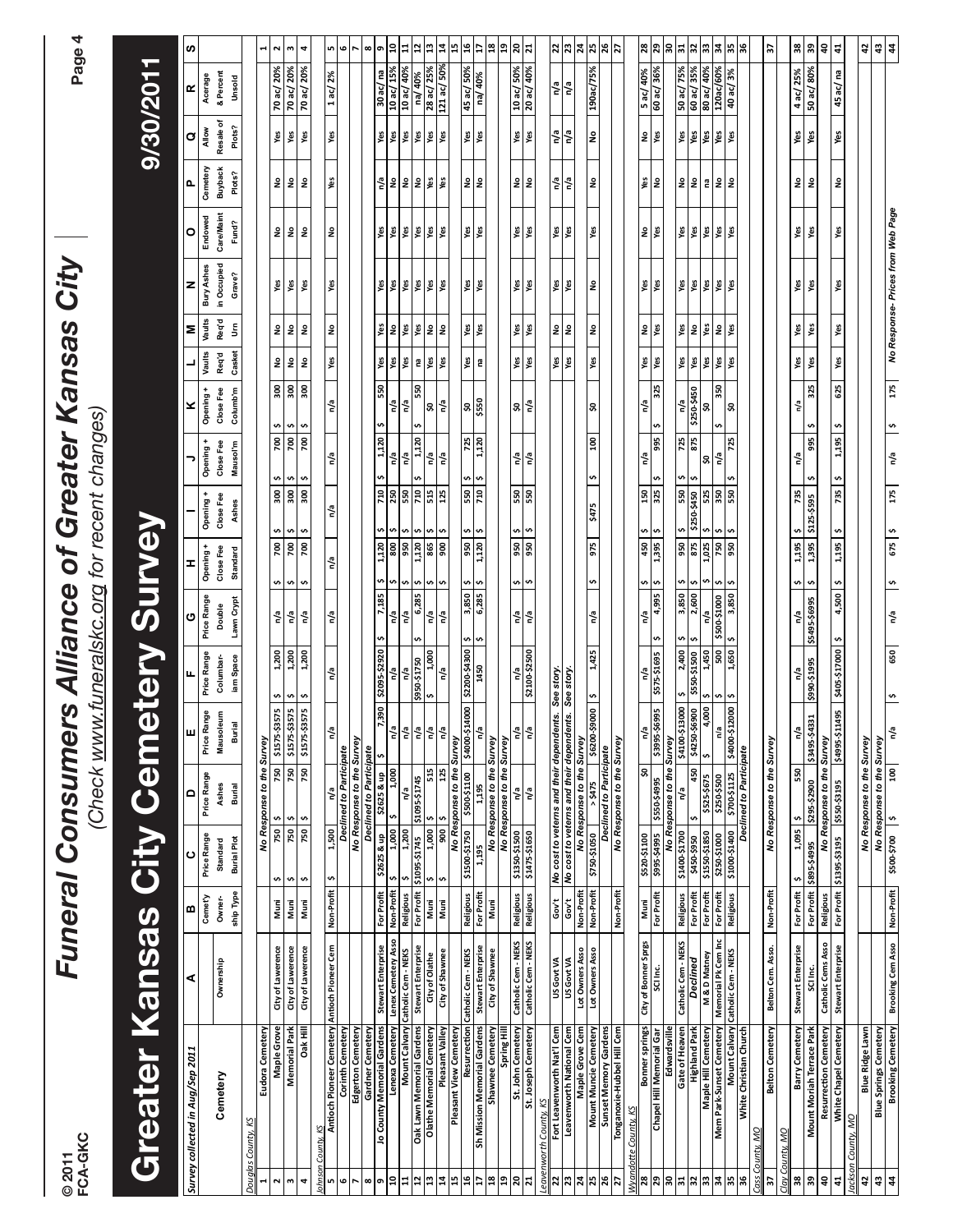|   | ×, |
|---|----|
|   |    |
|   |    |
| Ľ |    |

| ٠ |
|---|
|   |
|   |

| © 2011          | FCA-GKC                                                                                                                                                                                                                                                                                      |                                |              |                                                           |                                                                                                                       |                                                 |                                                     |                                                                                                                                                                                                |                                                                                   |                                                           |                                 |                |            |                            |                    |            |                           | Page 5         |
|-----------------|----------------------------------------------------------------------------------------------------------------------------------------------------------------------------------------------------------------------------------------------------------------------------------------------|--------------------------------|--------------|-----------------------------------------------------------|-----------------------------------------------------------------------------------------------------------------------|-------------------------------------------------|-----------------------------------------------------|------------------------------------------------------------------------------------------------------------------------------------------------------------------------------------------------|-----------------------------------------------------------------------------------|-----------------------------------------------------------|---------------------------------|----------------|------------|----------------------------|--------------------|------------|---------------------------|----------------|
| 45              | Elmwood Cemetery Elmwood Cem Soc'ty                                                                                                                                                                                                                                                          | Non-Profit                     |              | No Response to the Survey                                 |                                                                                                                       |                                                 |                                                     |                                                                                                                                                                                                |                                                                                   |                                                           |                                 |                |            |                            |                    |            |                           | 45             |
| $46$            | <b>Stewart Enterprise</b><br>Floral Hills Cemetery                                                                                                                                                                                                                                           | For Profit                     | \$1195-3295  | \$1195-\$3295                                             |                                                                                                                       |                                                 | \$ 06975-0587\$                                     | $\boldsymbol{\mathrm{o}}$<br>1,195                                                                                                                                                             | $\begin{array}{c c c c c} \hline & 5 & 8\hline \\ & 785 & 5 & \hline \end{array}$ | $\begin{array}{c c}\n1,195 & 5 \\ 1,195 & 5\n\end{array}$ | 625 Yes                         |                | Yes<br>Yes | $\frac{1}{2}$<br>yes<br>Ng | 2 <sup>o</sup>     | Yes<br>Yes | 120 ac/ 40%<br>40 ac/ 60% | 46             |
| đ               | Stewart Enterprise<br>Floral Hills East Mem Gardens                                                                                                                                                                                                                                          |                                | \$1095-2295  | \$1095-\$2295                                             |                                                                                                                       |                                                 | $4,500$ \$<br>$\ddot{\phantom{0}}$                  | $2,195$ \$                                                                                                                                                                                     |                                                                                   |                                                           |                                 |                |            | Yes                        |                    |            |                           | 47             |
| 9               | Forest Hill & Calvary Cems                                                                                                                                                                                                                                                                   |                                |              | No Response to the Survey                                 |                                                                                                                       |                                                 |                                                     |                                                                                                                                                                                                |                                                                                   |                                                           |                                 |                |            |                            |                    |            |                           | 48             |
| ន<br>49         | <b>Highland Park</b><br>Kahilath Israel                                                                                                                                                                                                                                                      |                                |              | No Response to the Survey<br>No Response to the Survey    |                                                                                                                       |                                                 |                                                     |                                                                                                                                                                                                |                                                                                   |                                                           |                                 |                |            |                            |                    |            |                           | SO,<br>49      |
| Ľ,              | City of Lee's Summit<br>Lee's Summit Historical Cem                                                                                                                                                                                                                                          | Muni                           | Ù,           | ¢<br>1,000                                                | n/a<br>300                                                                                                            | 1,150<br>v,                                     | n/a                                                 | \$   800<br>$\frac{1}{2}$                                                                                                                                                                      | 300                                                                               | n/a                                                       | n <sup>a</sup>                  | <b>No</b>      | ed<br>No   | ş<br>Yes                   | Yes                |            | Yes 22 ac/ 10%            | 51             |
| នាន             |                                                                                                                                                                                                                                                                                              |                                |              | No Response to the Survey                                 |                                                                                                                       |                                                 |                                                     |                                                                                                                                                                                                |                                                                                   |                                                           |                                 |                |            |                            |                    |            |                           | 52             |
|                 | Lobb Cemetery                                                                                                                                                                                                                                                                                |                                |              | No Response to the Survey<br>\$265-\$2400                 |                                                                                                                       |                                                 | 579\$-067\$   567'1 \$ 5409\$-0675\$   08E1\$-512\$ |                                                                                                                                                                                                |                                                                                   |                                                           |                                 |                |            | Yes                        |                    |            |                           | Ľ,<br>S3       |
| ងន              | Stewart Enterprise<br>Mem <sup>1</sup> l Prk Cem Asso<br><b>Longview Memorial Gardens</b><br>Mem Park and Green Lawn                                                                                                                                                                         | For Profit<br>For Profit       |              | Declined to Participate<br>\$600-\$1495                   | n/a                                                                                                                   |                                                 |                                                     |                                                                                                                                                                                                |                                                                                   | n/a  \$625  No No                                         |                                 |                | Yes        |                            | No l               |            | No 80 ac/ 99%             | l 5            |
| 56              | Mound Grove Cemetery                                                                                                                                                                                                                                                                         |                                |              | <b>Declined to Participate</b>                            |                                                                                                                       |                                                 |                                                     |                                                                                                                                                                                                |                                                                                   |                                                           |                                 |                |            |                            |                    |            |                           | 56             |
| ۵J              |                                                                                                                                                                                                                                                                                              |                                |              | No Response to the Survey                                 |                                                                                                                       |                                                 |                                                     |                                                                                                                                                                                                |                                                                                   |                                                           |                                 |                |            |                            |                    |            |                           | 57             |
| 58              | Cong Beth Shalom<br>Mount Carmel (Ditzler)                                                                                                                                                                                                                                                   | <b>Religious</b>               |              | n/a<br>\$1800-7200                                        |                                                                                                                       | n/a                                             | n/a                                                 | included                                                                                                                                                                                       | n/a                                                                               | n/a                                                       | n/a                             | Yes            | n/a        | Yes<br>Yes                 | ş                  | ş          | na/ na                    | 58             |
| $B$ $B$         | Catholic Cems Asso<br>$\frac{1}{\sqrt{2}}$<br>Mount Olivet Cemetery<br><b>Mount Moriah Cemetery South</b>                                                                                                                                                                                    | For Profit<br><b>Religious</b> |              | No Response to the Survey<br>\$200-\$2495<br>\$895-\$4990 |                                                                                                                       | $\frac{1}{2}$   565'1 = 5   56575'0175810758875 |                                                     |                                                                                                                                                                                                | 595                                                                               | \$995<br>$\bullet$                                        | 325                             | Yes            | Yes        | Yes<br>Yes                 | $\hat{\mathbf{z}}$ | Yes        | 130 ac/ 37%               | GO<br>S9       |
| 61              | Catholic Cems Asso<br>Mount St. Mary Cemetery                                                                                                                                                                                                                                                | <b>Religious</b>               |              | No Response to the Survey                                 |                                                                                                                       |                                                 |                                                     |                                                                                                                                                                                                |                                                                                   |                                                           |                                 |                |            |                            |                    |            |                           | 5              |
| $\mathbf{c}$    | Washington                                                                                                                                                                                                                                                                                   |                                |              | No Response to the Survey                                 |                                                                                                                       |                                                 |                                                     |                                                                                                                                                                                                |                                                                                   |                                                           |                                 |                |            |                            |                    |            |                           | 62             |
| $\mathbbmss{3}$ | New Salem Cemetery New Salem Cem & Mo                                                                                                                                                                                                                                                        | For Profit                     |              | $\ddot{\phantom{0}}$<br>\$900-\$1800                      | n/a<br>450                                                                                                            | n/a                                             | n/a                                                 | $695$   \$<br>s,                                                                                                                                                                               | 350                                                                               | n/a                                                       | n/a                             | Yes            | ş          | Yes<br>Yes                 | Yes                | yes        | 30 ac/ 90%                | G3             |
| ತ ಅ             | e Memory Gardens Speaks Family Legacy<br>Sheffield Cemetery Cong Beth Israel Abraha<br>Oak Ridge Memory Gardens                                                                                                                                                                              | For Profit                     |              | ¢<br>850                                                  | n/a<br>850                                                                                                            | n/a                                             | n/a                                                 | s,<br>825<br>$\mathbf{v}$                                                                                                                                                                      | 465                                                                               | n <sup>7</sup> a                                          | $\mathsf{n}^{\prime\mathsf{a}}$ | Yes            | Yes        | Yes<br>å                   | å                  | Yes        | 17 ac/ 50%                | 64             |
|                 |                                                                                                                                                                                                                                                                                              | <b>Religious</b>               |              | n/a<br>\$1500-\$2500                                      | n/a                                                                                                                   | n/a                                             | n/a                                                 | included                                                                                                                                                                                       | n/a                                                                               | n/a                                                       | n/a                             | Yes            | n/a        | Yes<br>$\mathsf{e}\,$      | $\mathsf s$        | Yes        | 10 ac/ 15%                | GS.            |
| 8               | Six Mile Cemetery Assoc.                                                                                                                                                                                                                                                                     |                                |              | No Response to the Survey                                 |                                                                                                                       |                                                 |                                                     |                                                                                                                                                                                                |                                                                                   |                                                           |                                 |                |            |                            |                    |            |                           | 9              |
| 29              | Swan Lk Mem Park LLC<br>Swan Lake Memorial Park                                                                                                                                                                                                                                              | For Profit                     |              | \$300-\$1800<br>\$900-\$1800                              | \$0-\$5000                                                                                                            | \$0-\$3000                                      | \$   0087\$70087\$                                  | 950 \$                                                                                                                                                                                         | 500                                                                               | 500<br>w,                                                 | 500 Yes<br>$\cdot$              |                | Yes        | Yes<br>Yes                 | $\hat{\mathbf{z}}$ | Yes        | 50 ac/ 75%                | $\overline{c}$ |
| 8               | Twelve Gates Mem. Gdn                                                                                                                                                                                                                                                                        |                                |              | Declined to Participate                                   |                                                                                                                       |                                                 |                                                     |                                                                                                                                                                                                |                                                                                   |                                                           |                                 |                |            |                            |                    |            |                           | $\tt{3}$       |
| Platte<br>ෂ     | East Slope Memorial Garden<br>Countr, MO                                                                                                                                                                                                                                                     |                                |              | No Response to the Survey                                 |                                                                                                                       |                                                 |                                                     |                                                                                                                                                                                                |                                                                                   |                                                           |                                 |                |            |                            |                    |            |                           | ස              |
|                 |                                                                                                                                                                                                                                                                                              |                                |              |                                                           |                                                                                                                       |                                                 |                                                     |                                                                                                                                                                                                |                                                                                   |                                                           |                                 |                |            |                            |                    |            |                           |                |
|                 | ⋖                                                                                                                                                                                                                                                                                            | m                              |              | $\mathbf{a}$<br>ပ                                         |                                                                                                                       | щ                                               | ပ                                                   | I                                                                                                                                                                                              |                                                                                   |                                                           | ×                               | $\overline{a}$ | z          | $\circ$<br>z               | o.                 | Ø          | œ                         | ဖာ             |
|                 | was often difficult to interpret, the FCA-GKC has made a good faith attempt<br>The prices displayed above have been taken from the FCA Cemetery Survey<br>provided by each of the cemetery operators. Although the information<br>to report the price information as accurately as possible. |                                |              |                                                           |                                                                                                                       | Consumers are                                   |                                                     | advised to check with the provider of their choice to confirm the accuracy<br>of individual prices. Contact FCA-GKC at 816-561-6322 or email<br>fca.gkc@gmail.com. Web address: funeralskc.org |                                                                                   |                                                           |                                 |                |            |                            |                    |            |                           |                |
|                 |                                                                                                                                                                                                                                                                                              |                                |              |                                                           |                                                                                                                       |                                                 |                                                     |                                                                                                                                                                                                |                                                                                   |                                                           |                                 |                |            |                            |                    |            |                           |                |
|                 | Some cooperate, some                                                                                                                                                                                                                                                                         |                                |              |                                                           | don't                                                                                                                 |                                                 |                                                     | <b>Consumer friendly actions</b>                                                                                                                                                               |                                                                                   |                                                           |                                 |                |            |                            |                    |            |                           |                |
|                 | Continued from Page 1                                                                                                                                                                                                                                                                        |                                |              |                                                           |                                                                                                                       |                                                 |                                                     | for cemeteries                                                                                                                                                                                 |                                                                                   |                                                           |                                 |                |            |                            |                    |            |                           |                |
|                 | will modify it, expand it and correct                                                                                                                                                                                                                                                        |                                |              |                                                           | pregnancy, coordinated the massive<br>effort. Lyle VanVleet of Shawnee                                                |                                                 |                                                     |                                                                                                                                                                                                |                                                                                   |                                                           |                                 |                |            |                            |                    |            |                           |                |
|                 | it. Yes, it will need correcting and                                                                                                                                                                                                                                                         |                                |              |                                                           | assembled the charts for us, making                                                                                   |                                                 |                                                     | Lisa Carlson, executive director, Funeral Ethics Organization, makes the<br>following suggestions for cemetery operators:                                                                      |                                                                                   |                                                           |                                 |                |            |                            |                    |            |                           |                |
|                 | modifying and clarifying. I couldn't<br>begin to guess all the hours and                                                                                                                                                                                                                     |                                |              |                                                           | good use of his tax preparer's talent                                                                                 |                                                 |                                                     |                                                                                                                                                                                                |                                                                                   |                                                           |                                 |                |            |                            |                    |            |                           |                |
|                 | special meetings our cemetery survey                                                                                                                                                                                                                                                         |                                |              |                                                           | for handling numbers. Kathleen<br>Palmer, a Stanford graduate student                                                 |                                                 | $\blacksquare$                                      | Permit families who wish to do so to fill the grave by hand. In fact,<br>encouraging them would be a therapeutic gesture.                                                                      |                                                                                   |                                                           |                                 |                |            |                            |                    |            |                           |                |
|                 | but we are sure the results aren't<br>committee spent on this project,                                                                                                                                                                                                                       |                                |              |                                                           |                                                                                                                       |                                                 |                                                     |                                                                                                                                                                                                |                                                                                   |                                                           |                                 |                |            |                            |                    |            |                           |                |
|                 | perfect. We apologize in advance                                                                                                                                                                                                                                                             |                                |              |                                                           | in gerontology doing her internship at<br>K.U. Med's Landon Center on Aging,<br>also joined the effort. Board members |                                                 | Ō.                                                  | Set aside areas of your cemetery for "green" burials - body burial directly<br>in the earth without vaults or caskets required.                                                                |                                                                                   |                                                           |                                 |                |            |                            |                    |            |                           |                |
|                 | correct them on the website. Our<br>for any errors and we promise to                                                                                                                                                                                                                         |                                |              | Linda Johnson, Bev McGil                                  |                                                                                                                       | I and Jim                                       |                                                     | Have a policy to repurchase unwanted lots.                                                                                                                                                     |                                                                                   |                                                           |                                 |                |            |                            |                    |            |                           |                |
|                 | goal is to make it a comprehensive                                                                                                                                                                                                                                                           |                                |              |                                                           | Fitzpatrick and volunteer Bonnie                                                                                      |                                                 |                                                     | Have a printed price list for all goods and services you offer and make it<br>available on inquiry and before any purchase. Post it on the internet on                                         |                                                                                   |                                                           |                                 |                |            |                            |                    |            |                           |                |
|                 | and accurate picture of the area's<br>cemeteries.                                                                                                                                                                                                                                            |                                | cannot thank |                                                           | Fairchild also joined the effort. We                                                                                  |                                                 |                                                     | your web site. Yes, you should have a web site.                                                                                                                                                |                                                                                   |                                                           |                                 |                |            |                            |                    |            |                           |                |
|                 | FCA-GKC vice president Sally                                                                                                                                                                                                                                                                 |                                | them enough  |                                                           |                                                                                                                       |                                                 |                                                     |                                                                                                                                                                                                |                                                                                   |                                                           |                                 |                |            |                            |                    |            |                           |                |

# **Some cooperate, some don't**

King, now in her seventh month of

for handling numbers. Kathleen<br>Palmer, a Stanford graduate student<br>in gerontology doing her internship at<br>K.U. Med's Landon Center on Aging,<br>also joined the effort. Board members also joined the effort. Board members in gerontology doing her internship at K.U. Med's Landon Center on Aging, assembled the charts for us, making<br>good use of his tax preparer's talent assembled the charts for us, making pregnancy, coordinated the massive pregnancy, coordinated the massive Palmer, a Stanford graduate student good use of his tax preparer's talent Linda Johnson, Bev McGill and Jim Linda Johnson, Bev McGill and Jim Fairchild also joined the effort. We -airchild also joined the effort. We effort. Lyle VanVleet of Shawnee effort. Lyle VanVleet of Shawnee Fitzpatrick and volunteer Bonnie Fitzpatrick and volunteer Bonnie for handling numbers. Kathleen ⌘⌘⌘ them enough. cannot thank cannot thank them enough

# **Consumer friendly actions**  Consumer friendly actions for cemeteries **for cemeteries**

- Permit families who wish to do so to fill the grave by hand. In fact,<br>encouraging them would be a therapeutic gesture. Permit families who wish to do so to fill the grave by hand. In fact, encouraging them would be a therapeutic gesture.
- Set aside areas of your cemetery for "green" burials body burial directly Set aside areas of your cemetery for "green" burials - body burial directly<br>in the earth without vaults or caskets required. in the earth without vaults or caskets required. ■
- Have a policy to repurchase unwanted lots. ■ Have a policy to repurchase unwanted lots. ń
- Have a printed price list for all goods and services you offer and make it<br>available on inquiry and before any purchase. Post it on the internet on<br>your web site. Yes, you should have a web site. ■ Have a printed price list for all goods and services you offer and make it available on inquiry and before any purchase. Post it on the internet on your web site. Yes, you should have a web site.  $\blacksquare$
- Don't require urn vaults for cremated remains. At least give families a choice. ■ Don't require urn vaults for cremated remains. At least give families a choice. Ė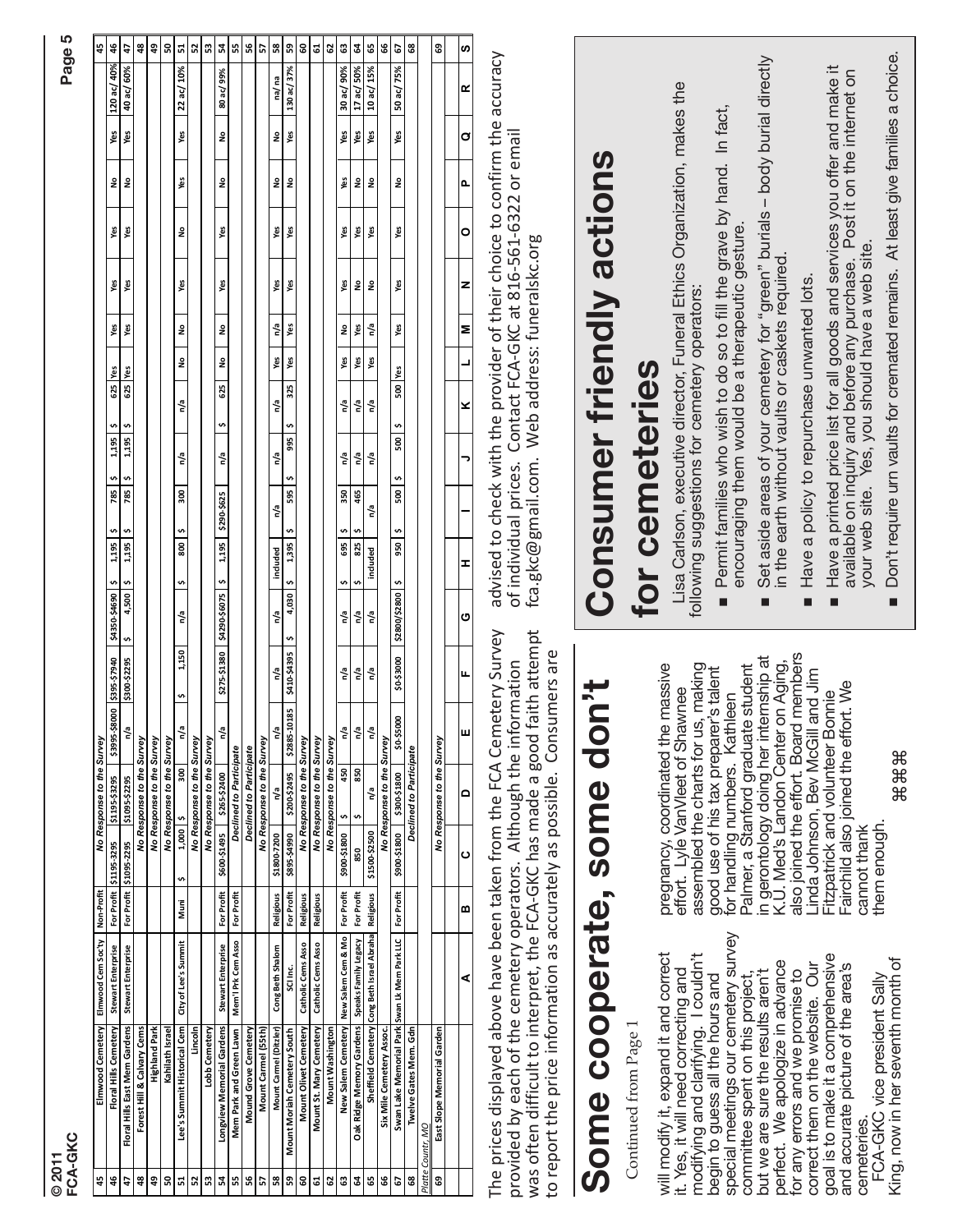#### **Funeral Manager of the Consumers of the Consumers' Consumers of the Consumers' Consumers of the Consumers of the Consumers of the Consumers of the Consumers of the Consumers of the Consumers of the Consumers of the Consum FCA-GKC Cemetery Directory 10/6/11**

|                          | Survey collected in Aug/Sep '2011                             | А                       | в                              | С            | D              | Е            | F                                 | G                                      |
|--------------------------|---------------------------------------------------------------|-------------------------|--------------------------------|--------------|----------------|--------------|-----------------------------------|----------------------------------------|
|                          | Cemetery                                                      | <b>Address</b>          | City                           | <b>State</b> | Zip            | Phone        | e-mail                            | <b>Web Page</b>                        |
|                          | Douglas County, KS                                            |                         |                                |              |                |              |                                   |                                        |
| 1                        | <b>Eudora Cemetery</b>                                        | <b>PO Box 650</b>       | Eudora                         | Kansas       | 66025          | 785-542-4111 | caeudora@sunflower.com            | n/a                                    |
| $\mathbf{2}$             | <b>Maple Grove</b>                                            | 1605 Oak Hill Ave       | Lawrence                       | Kansas       | 66044          | 785-832-3450 | mlyoung@lawrenceks.org            | www.lawrenceks.org                     |
| 3                        | <b>Memorial Park</b>                                          | 1605 Oak Hill Ave       | Lawrence                       | Kansas       | 66044          | 785-832-3450 | mlyoung@lawrenceks.org            | www.lawrenceks.org                     |
| 4                        | Oak Hill                                                      | 1605 Oak Hill Ave       | Lawrence                       | Kansas       | 66044          | 785-832-3450 | mlyoung@lawrenceks.org            | www.lawrenceks.org                     |
|                          | <b>Ohnson County, KS</b>                                      |                         |                                |              |                |              |                                   |                                        |
| 5                        | <b>Antioch Pioneer Cemetery</b>                               | 75th & Antioch          | Merriam                        | Kansas       | 66204          | 913-557-3298 | n/a                               | www.speakschapel.com                   |
| 6                        | <b>Corinth Cemetery</b>                                       |                         | <b>Declined to Participate</b> |              |                |              |                                   |                                        |
| $\overline{\phantom{a}}$ | <b>Edgerton Cemetery</b>                                      | <b>PO Box 164</b>       | Edgerton                       | Kansas       | 66021          | 913-522-1499 |                                   |                                        |
| 8                        | <b>Gardner Cemetery</b>                                       |                         | <b>Declined to Participate</b> |              |                |              |                                   |                                        |
| 9                        | <b>Jo County Memorial Gardens</b>                             | 11200 Metcalf Ave       | <b>Overland Park</b>           | Kansas       | 66212          | 913-451-1860 | mketcham@stei.com                 | www.johnsoncountychapel.com            |
| 10                       | Lenexa Cemetery                                               | 89th & Pflum            | Lenexa                         | Kansas       | 66285          | 913-441-4364 | n/a                               | n/a                                    |
| 11                       | <b>Mount Calvary</b>                                          | 158th & Hwy 169         | Olathe                         | Kansas       | 66061          | 913-371-4040 | information@cathcemks.org         | www.cathcemks.org                      |
| 12                       | <b>Oak Lawn Memorial Gardens</b>                              | 13901 Blackbob Road     | Olathe                         | Kansas       | 66062          | 913-441-3300 | afitzsimmons@stei.com             | www.johnsoncountychapel.com            |
| 13                       | <b>Olathe Memorial Cemetery</b>                               | 738 N. Chestnut         | Olathe                         | Kansas       | 66051          | 913-971-5226 | bnilges@olatheks.org              | www.olatheks.org                       |
| 14                       | <b>Pleasant Valley Cemetery</b>                               | 9500 W. 159th           | <b>Overland Park</b>           | Kansas       | 66221          | 913-897-3607 | n/a                               | www.pleasantvalley.com                 |
| 15                       | <b>Pleasant View</b>                                          | 6105 Quivira Road       | Shawnee                        | Kansas       | 66203          | 913-631-5200 |                                   |                                        |
| 16                       | Resurrection                                                  | 83rd & Quivira          | Lenexa                         | Kansas       |                | 913-371-4040 | information@cathcemks.org         | www.cathcemks.org                      |
| 17                       | <b>Sh Mission Memorial Gardens</b>                            | 23215 W. 75th Street    | Shawnee                        | Kansas       | 66227          | 913-441-3300 | afitzsimmons@stei.com             | www.johnsoncountychapel.com            |
| 18                       | <b>Shawnee Cemetery</b>                                       | 11810 W. 61st Street    | Shawnee                        | Kansas       | 66203          | 913-631-5200 |                                   |                                        |
| 19<br>20                 | <b>Spring Hill</b><br>St. John Cemetery                       | 701 W. South Street     | <b>Spring Hill</b>             | Kansas       | 66083<br>66215 | 913-592-3419 |                                   |                                        |
| 21                       |                                                               | 89th & Pflum            | Lenexa                         | Kansas       |                | 913-371-4040 | information@cathcemks.org         | www.cathcemks.org                      |
|                          | <b>St. Joseph Cemetery</b><br>eavenworth County, KS           | 61st & Quivira          | Shawnee                        | Kansas       |                | 913-371-4040 | information@cathcemks.org         | www.cathcemks.org                      |
| 22                       | Fort Leavenworth Nat'l Cem                                    | 395 Biddle Blvd         | Levenworth                     | Kansas       | 66027          | 913-758-4105 | william.owensby@va.gov            | www.cem.va.gov                         |
| 23                       | <b>Leavenworth National Cem</b>                               | 150 Muncie Road         | Levenworth                     | Kansas       | 66048          | 913-758-4105 | william.owensby@va.gov            | www.cem.va.gov                         |
| 24                       | <b>Maple Grove Cem</b>                                        | <b>Hwy 24</b>           | Tonganoxie                     | Kansas       | 66086          | 913-845-2666 |                                   |                                        |
| 25                       | <b>Mount Muncie Cemetery</b>                                  | 1500 N. 8th Street      | Lansing                        | Kansas       | 66043          | 913-727-1935 | mtmunciecemetery@kc.rr.com        | n/a                                    |
| 26                       | <b>Sunset Memory Gardens</b>                                  |                         | <b>Declined to Participate</b> |              |                |              |                                   |                                        |
| 27                       | <b>Tonganoxie-Hubbel Hill Cem</b>                             | <b>PO Box 365</b>       | Tonganoxie                     | Kansas       | 66086          | 913-845-2228 |                                   |                                        |
|                          | Wyandotte County, KS                                          |                         |                                |              |                |              |                                   |                                        |
| 28                       | <b>Bonner springs</b>                                         | 205 E. Second Street    | <b>Bonner Springs</b>          | Kansas       | 66012          | 913-667-1716 | ritah@bonnersprings.org           | www.bonnersprings.org                  |
| 29                       | <b>Chapel Hill Memorial Garden</b>                            | 701 N. 94th Street      | <b>Kansas City</b>             | Kansas       | 66112          | 913-334-3366 | joel.brinkley@dignitymemorial.com | www.chapelhillmemorialkansas.com       |
| 30                       | Edwardsville                                                  | 105th Street            | Edwardsville                   | Kansas       |                | 913-441-3707 |                                   |                                        |
| 31                       | Gate of Heaven                                                | 126th & Parallel        | <b>Kansas City</b>             | Kansas       | 66109          | 913-371-4040 | information@cathcemks.org         | www.cathcemks.org                      |
| 32                       | <b>Highland Park</b>                                          | 3801 State Ave          | <b>Kansas City</b>             | Kansas       | 66102          | 913-371-0667 | highlandparkcemetery@yahoo.com    | www.highlandparkfh.com                 |
| 33                       | <b>Maple Hill Cemetery</b>                                    | 2301 S. 34th Street     | <b>Kansas City</b>             | Kansas       | 66106          | 913-262-6610 | mike@maplehillfuneralhome.com     | www.maplehillfuneralhome.com           |
| 34                       | <b>Mem Park-Sunset Cemetery</b>                               | 3223 N 18th Street      | <b>Kansas City</b>             | Kansas       | 66104          | 913-321-5100 | n/a                               | n/a                                    |
| 35                       | <b>Mount Calvary</b>                                          | 38th & State            | <b>Kansas City</b>             | Kansas       | 66102          | 913-371-4040 | information@cathcemks.org         | www.cathcemks.org                      |
| 36                       | <b>White Christian Church</b>                                 |                         | <b>Declined to Participate</b> |              |                |              |                                   |                                        |
|                          | Cass County, MO                                               |                         |                                |              |                |              |                                   |                                        |
| 37                       | <b>Belton Cemetery</b>                                        | S.Scott & W.Cambridge   | <b>Belton</b>                  | Missouri     | 64012          | 816-769-8535 | elmerlarkey@me.com                | www.beltoncemetery.com                 |
|                          | Clay County, MO                                               |                         |                                |              |                |              |                                   |                                        |
| 38                       | <b>Barry Cemetery</b>                                         | 1327 NW Barry Road      | <b>Kansas City</b>             | Missouri     | 64155          | 816-452-8430 | awillett@stei.com                 | www.dwnewcomers.com                    |
| 39                       | <b>Mount Moriah Terrace Park Cem</b>                          | 801 NW 108th Street     | <b>Kansas City</b>             | Missouri     | 64155          | 816-734-5500 |                                   | www.mountmoriahterraceparkcemetery.com |
| 40                       | <b>Resurrection Cemetery</b>                                  | 5001 NE Cookingham      | <b>Kansas City</b>             | Missouri     | 64164          | 816-734-2356 | jharris@cemeterieskcsj.org        | www.cemeterieskcsj.org                 |
| 41                       | <b>White Chapel Cemetery</b>                                  | 6400 N. Antioch Road    | Gladstone                      | Missouri     | 64119          | 816-452-8419 | awillett@stei.com                 | www.dwnewcomers.com                    |
|                          | lackson County, MO                                            |                         |                                |              |                |              |                                   |                                        |
| 42                       | <b>Blue Ridge Lawn</b>                                        | 2640 Blue Ridge Blvd.   | <b>Kansas City</b>             | Missouri     | 64129          | 816-836-3554 |                                   |                                        |
| 43                       | <b>Blue Springs Cemetery</b>                                  | 2800 SW Walnut Street   | <b>Blue Springs</b>            | Missouri     | 64105          | 816-220-3151 | n/a                               | n/a                                    |
| 44                       | <b>Brooking Cemetery Assoc</b>                                | 10004 E. 53rd           | Raytown                        | Missouri     | 64133          | 816-353-4278 | russell@brookingcemetery.com      | www.brookingcemetery.com               |
| 45                       | <b>Elmwood Cemetery</b>                                       | 4900 E. Truman Road     | <b>Kansas City</b>             | Missouri     | 64127          | 816-231-0373 | john.weilert@elmwoodcem-kc.org    | www.elmwoodcem-kc.org                  |
| 46                       | <b>Floral Hills Cemetery</b>                                  | 7000 Blue Ridge Blvd.   | <b>Kansas City</b>             | Missouri     | 64133          | 816-353-1218 | kkinsinger@stei.c                 | www.floralhillsfuneralhome.com         |
| 47                       | <b>Floral Hills East Mem Gardens</b>                          | 25201 E. US 50 Hwy      | Lee's Summit                   | Missouri     | 64086          | 816-353-1218 | kkinsinger@stei.c                 | www.floralhillsfuneralhome.com         |
| 48                       |                                                               |                         |                                | Missouri     | 64131          |              |                                   | www.aftercareplanning.com              |
|                          | <b>Forest Hill &amp; Calvary Cems</b><br><b>Highland Park</b> | 6901 Troost Ave.        | <b>Kansas City</b>             |              |                | 816-523-2114 | foresthill655@gmail               |                                        |
| 49                       |                                                               | 2000 Blue Ridge Blvd.   | Independence                   | Missouri     |                | 816-836-3554 |                                   |                                        |
| 50                       | Kahilath Israel                                               | 1901 S. Blue Ridge      | Independence                   | Missouri     | 64052          | 816-461-3330 |                                   |                                        |
| 51                       | Lee's Summit Historical Cem                                   | 806 SE 3rd Street       | Lee's Summit                   | Missouri     | 64063          | 816-969-1590 | bill.rust@cityofls.net            | www.lsparks.net                        |
| 52                       | Lincoln                                                       | 8604 E. Truman          | <b>Kansas City</b>             | Missouri     | 64126          |              |                                   |                                        |
| 53                       | <b>Lobb Cemetery</b>                                          | 2505 Lobb Cemetery Rd   | Independence                   | Missouri     |                | 816-373-3600 | chuck.townsend@speakschapel.com   | www.speakschapel.com                   |
| 54                       | <b>Longview Memorial Gardens</b>                              | 12706 S. Raytown Road   | <b>Kansas City</b>             | Missouri     | 64149          | 816-761-6272 | longviewfuneralhome.com           | www.longviewfuneralhome.com            |
| 55                       | <b>Memorial Prk and Green Lawn</b>                            |                         | <b>Declined to Participate</b> |              |                |              |                                   |                                        |
| 56                       |                                                               |                         |                                |              |                |              |                                   |                                        |
| 57                       | <b>Mound Grove Cemetery</b>                                   |                         | <b>Declined to Participate</b> |              |                |              |                                   |                                        |
| 58                       | Mount Carmel (55th)                                           | 9331 E. 55th            | <b>Kansas City</b>             | Missouri     |                |              |                                   |                                        |
| 59                       | <b>Mount Carmel (Ditzler)</b>                                 | 5529 Ditzler Ave        | Raytown                        | Missouri     |                | 816-353-4196 | n/a                               | www.bethshalomkc.org                   |
|                          | <b>Mount Moriah Cemetery South</b>                            | 10507 Holmes Road       | <b>Kansas City</b>             |              | 64131          | 816-942-2004 | n/a                               | www.dignitymemorial.com                |
|                          |                                                               |                         |                                | Missouri     |                |              |                                   |                                        |
| 60                       | <b>Mount Olivet Cemetery</b>                                  | 7601 Blue Ridge Blvd    | <b>Kansas City</b>             | Missouri     | 64138          | 816-353-1900 | jharris@cemeterieskcsj.org        | www.cemeterieskcsj.org                 |
| 61                       | <b>Mount St. Mary Cemetery</b>                                | 2201 Cleveland Ave      | <b>Kansas City</b>             | Missouri     | 64127          | 816-353-1900 | jharris@cemeterieskcsj.org        | www.cemeterieskcsj.org                 |
| 62                       | <b>Mount Washington</b>                                       | 614 S. Brookside Ave    | <b>Kansas City</b>             | Missouri     | 64053          | 816-252-4141 | jwoods@mtwcem.com                 | n/a                                    |
| 63                       | <b>New Salem Cemetery</b>                                     | 1823 N. Blue Mills Road | Independence                   | Missouri     | 64058          | 816-796-8600 |                                   | www.newsalemfuneralhomeandcemetery.com |
| 64                       | <b>Oak Ridge Memory Gardens</b>                               | <b>PO Box 259</b>       | Independence                   | Missouri     | 64051          | 816-252-7000 | brad.speaks@speakschapel.com      | www.speakschapel.com                   |
| 65                       | <b>Sheffield Cemetery</b>                                     | 6200 Wilson Road        | <b>Kansas City</b>             | Missouri     | 64123          | 913-341-2444 | sheffieldcemetery@gmail.com       | www.sheffieldcemetery.com              |
| 66                       | <b>Six Mile Cemetery Assoc.</b>                               |                         | Independence                   | Missouri     | 64057          | 816-795-2821 | 6mile@sixmilecemetery.org         | www.sixmilecemetery.org                |
| 67                       | <b>Swan Lake Cemetery</b>                                     | 30000 Valor Drive       | <b>Grain Valley</b>            | Missouri     | 64029          | 816-509-2510 | onlythebest4them@aol.com          | n/a                                    |
| 68                       | Twelve Gates Mem. Gdn                                         |                         | <b>Declined to Participate</b> |              |                |              |                                   |                                        |
| 69                       | Platte Countr, MO<br><b>East Slopes Memorial Cemetery</b>     | 5011 NW Gateway         | Riverside                      | Missouri     | 64150          | 816-741-1881 |                                   |                                        |

### *Funeral Consumers Alliance of Greater Kansas City* | Page 6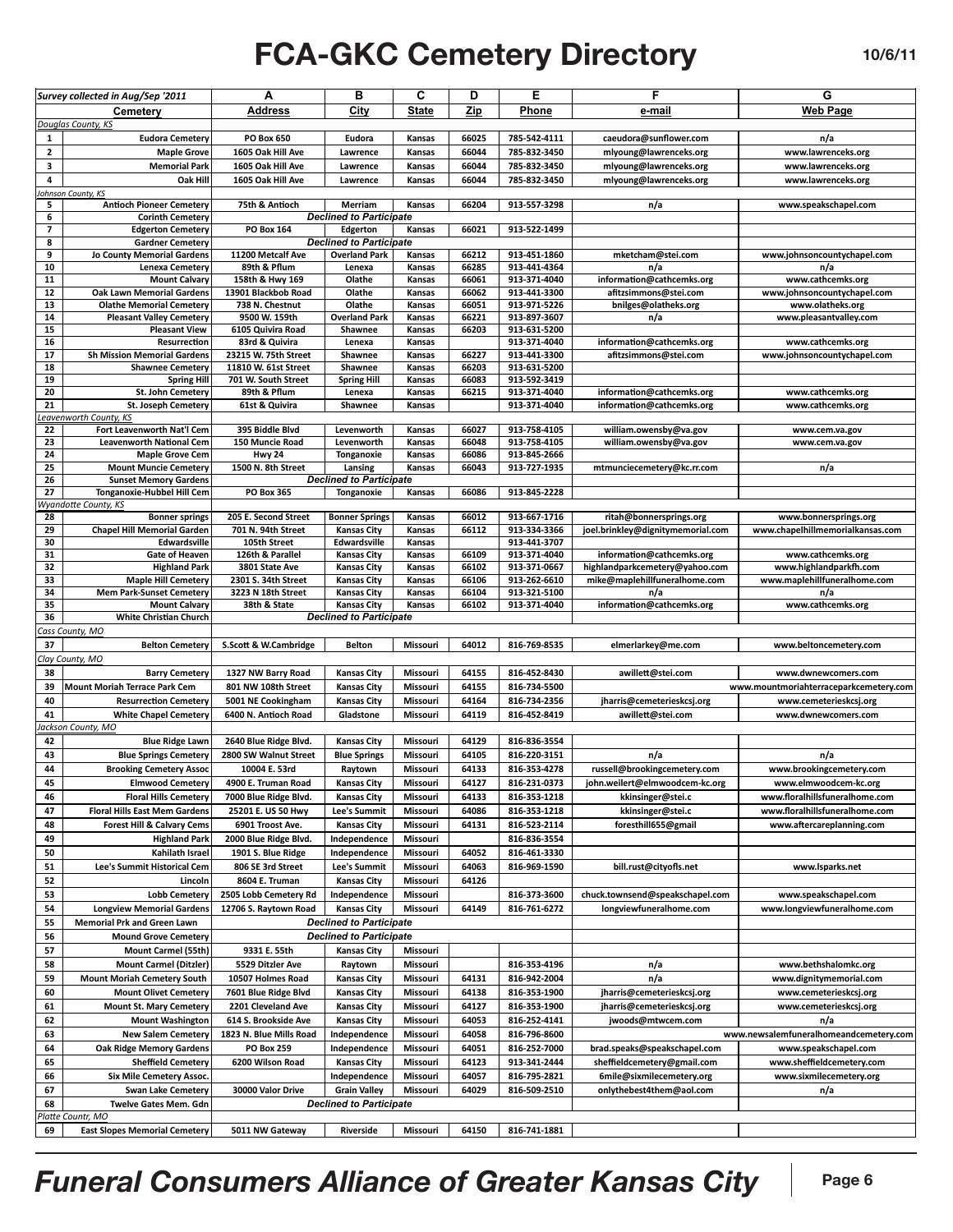# **Generous burial options for veterans and families**

#### *By Bev McGill and Linda Johnson FCA-GKC board members*

The United States has a long tradition of honoring its military veterans and their families with final resting places in its 131 national cemeteries in 39 states.

At no cost to the family, burial of a veteran at national cemeteries includes the grave site, opening and closing of the grave, grave liner, perpetual care, a government headstone or marker, a burial flag, and a Presidential Memorial Certificate. National cemeteries will honor burial traditions of Muslim, Jewish, Native American, and various other religions with unique burial requests. Some or all of the cost of transporting the deceased to the national cemetery may be reimbursed.

Burial benefits available for spouses and dependents buried in a national cemetery include burial with the veteran, perpetual care, and the spouse or dependent's name and date of birth and death inscribed on the veteran's headstone, at no cost to the family. Eligible spouses and dependents may be buried even if they predecease the veteran. Information on who is eligible for burial in a Veteran's Cemetery is posted at www. cem.va.gov or call 800-827-1000. Veterans or their families must be prepared to document their service, and that their discharge was not "dishonorable"

The Department of Veterans Affairs (VA) National Cemetery Administration operates three national cemeteries in Kansas: one at Fort Leavenworth, one in Leavenworth near the VA Medical Center and one at Fort Scott (316- 223-2840.) Brochures and information on veteran's burial are available by calling the Leavenworth sites at 913- 758-4105.

In addition, there are four Kansas state veterans cemeteries located in Fort Dodge, Wakeeney, Winfield and Manhattan. A partnership of state and U.S. governments provide essentially the same services.

Missouri has national veterans cemeteries in St. Louis (314-845- 8320) and Springfield (417-881-9499). Springfield has space for caskets only if family members are already buried there; otherwise they accept only cremains (ashes.). Five Missouri state veterans cemeteries are in St. James, Higginsville, Springfield, Bloomfield, and Jacksonville. A listing of state veteran's cemeteries can be found at www.cem.va.gov/lsvc.asp. All federal and state cemeteries are well maintained, and beautiful.

The VA does not make funeral





*Bev McGill Linda Johnson*

arrangements or perform cremations. Families make these arrangements with a funeral or cremation provider. Any item or service obtained from a funeral home or cremation office will be at the family's expense.

Cremated remains are buried or inurned in national cemeteries in the same manner and with the same honors as casketed remains. There is generally a columbarium with niche markers for inurnment of cremains at veteran cemeteries. Cremains can also be buried in the ground and VA cemeteries provide gardens for the scattering of cremains

#### **'Free' plots for vets**

There are cemeteries in the Metropolitan Kansas City area that advertise free plots for veterans. In those cemeteries only the plot is free. The government will furnish a marker but the cemetery usually charges for



*Leavenworth National Cemetery*

setting the marker. The opening and closing of the grave can run over a thousand dollars. The grave liner may cost several hundred dollars. Private cemeteries do not provide any burial services to the veteran's next of

kin.

Burial benefits available for veterans buried in a private cemetery include a Government headstone or marker, a burial flag, and a Presidential Memorial Certificate. No benefits are available to spouses and dependents buried in a private cemetery. Veterans may also be eligible for the following burial allowances:

**Service-Related Death.** VA will pay up to \$2,000 toward burial expenses for deaths on or after September 11, 2001 (up to \$1500 for deaths prior to Sept. 10, 2001).

**Nonservice-Related Death.** VA will pay up to \$300 toward burial and funeral expenses and a \$300 plotinterment allowance for deaths on or after December 1, 2001 (\$150 for deaths prior to Dec. 1, 2001.) If the death happened while the veteran was in a VA hospital or under VA contracted nursing home care, some or all of the costs for transporting the veteran's remains may be reimbursed.

To apply for burial benefits, fill out VA Form 21-530, Application for Burial Benefits. You should attach a copy of the veteran's military discharge document (DD 214 or equivalent), death certificate, funeral and burial bills. They should show that you have paid them in full. You may download the form at http://www.va.gov/ vaforms/

⌘⌘⌘